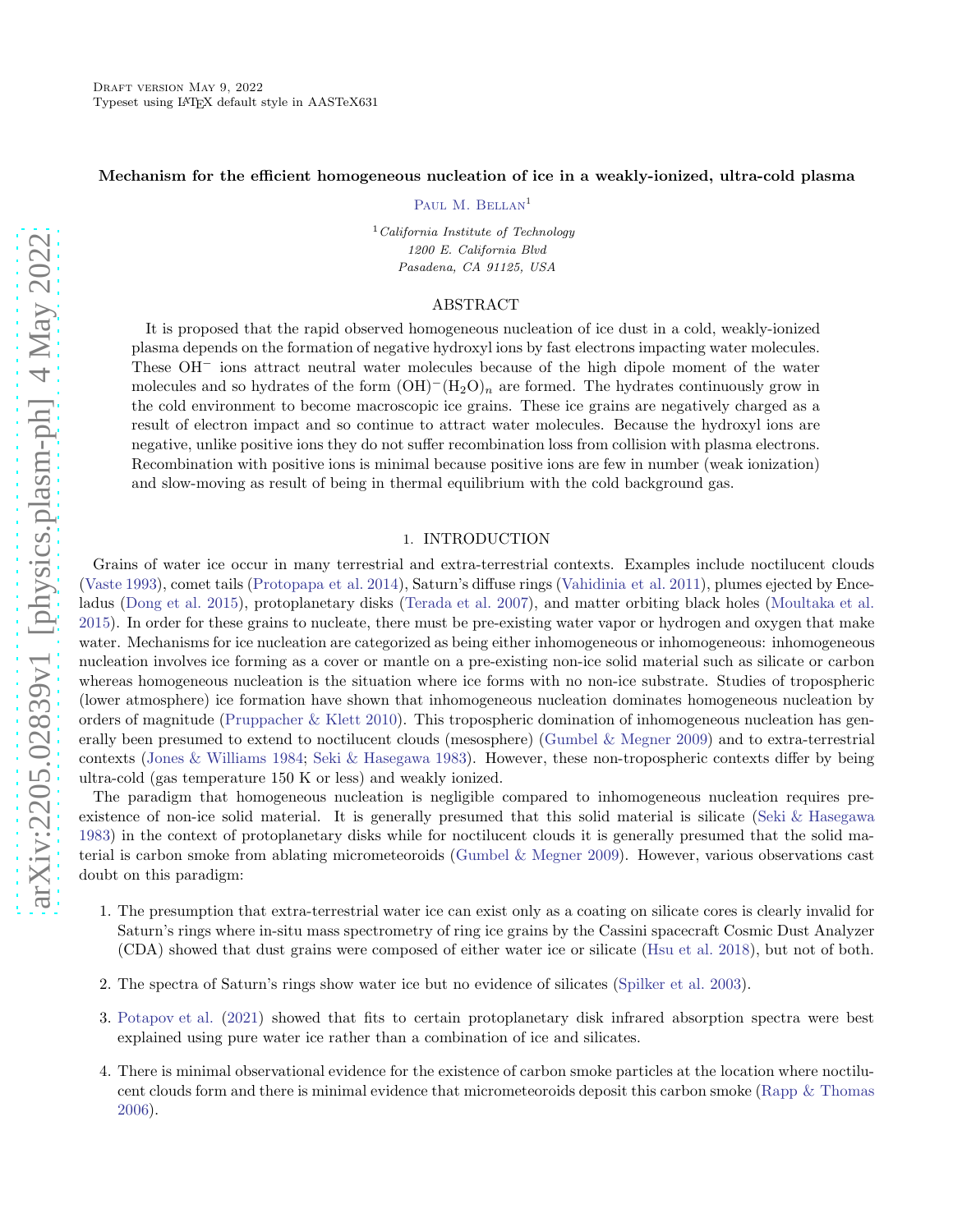# 2 BELLAN

- 5. [Murray & Jensen](#page-7-7) [\(2010\)](#page-7-7) and [Zasetsky et al.](#page-8-7) [\(2009\)](#page-8-7) have postulated that homogeneous nucleation can occur in noctilucent clouds. An important feature of the Murray/Jensen and Zasetsky at al. papers is the realization that at the very low temperatures and pressures of interest, nucleation likely occurs in a quite different manner from nucleation in the tropospheric terrestrial atmosphere.
- 6. An ice dusty plasma experiment by [Shimizu et al.](#page-8-8) [\(2010](#page-8-8)) at the Max Planck Institute for Extraterrestrial Physics showed that water ice grains would spontaneously nucleate in a weakly ionized plasma formed from a mixture of  $D_2$  and  $O_2$  if the electrodes were cooled by liquid nitrogen so that the background gas would be at a low temperature. Shimuzu et al. modeled their experiment assuming that the nucleation was inhomogeneous (ice nucleated about non-ice seed particles) but noted that there was no experimental evidence for the existence of the assumed seed particles.
- 7. An ice dusty plasma experiment at Caltech [\(Chai & Bellan 2013,](#page-7-8) [2015a](#page-7-9)[,b](#page-7-10); [Marshall et al. 2017\)](#page-7-11) has shown that ice spontaneously nucleates when a small amount of water vapor is injected into a weakly ionized plasma if the plasma background gas is cold (<200 K) and above a critical pressure. Once nucleation has occurred, the pressure can be lowered at which point the ice grains grow quickly to a large size within 10-100 seconds. The ice grains are long, slightly dendritic spindles that are highly charged. The system behaves as a classic dusty plasma with the additional feature that the spindles self-align so as to be mutually parallel. The experimental parameters are similar to the presumed parameters of protoplanetary disks, noctilucent clouds, and Saturn's rings. Specifically, the background gas density of the lab experiment is within one or two orders of magnitude of these naturally occurring situations, the background gas temperature is similarly cold, the degree of ionization is similarly small, and water molecules are similarly present. Since protoplanetary disk parameters vary considerably depending on the distance from the star and the altitude above the midplane, it is quite plausible that the lab experiment exactly duplicates some specific localized protoplanetary disk region.

#### 2. CLASSIC NUCLEATION THEORY SUMMARIZED

Gas phase ice nucleation is conventionally assumed to occur in accordance with classic nucleation theory (CNT) which postulates that nucleation is inhomogeneous and results from the interplay between the thermodynamic concepts of Gibbs free energy and surface tension. CNT was originally formulated for liquid drops but has been proposed to extrapolate to ice nucleation. CNT assumes that a new-born liquid drop (in the ice extrapolation, new-born ice grain) is spherical and has a radius r that relates to the surface tension. This model was reviewed by Rapp  $\&$  Thomas [\(2006](#page-8-6)) and by [Gumbel & Megner](#page-7-3) [\(2009](#page-7-3)) in the context of noctilucent cloud ice grains and the process was that of water nucleating on charged meteoric smoke particles. A critical assumption in CNT is that nucleation can be described using bulk matter properties. CNT shows using considerations of surface tension that there is an energy barrier preventing nucleation at small radius; this is because the force associated with surface tension is inversely proportional to the radius of curvature of the surface so this force becomes infinite as the radius approaches zero.

Gumbel and Megner noted that ionic nucleation could be an alternate to meteoric smoke nucleation. This alternate had been proposed by [Witt](#page-8-9) [\(1969\)](#page-8-9) and studied further by [Sugiyama](#page-8-10) [\(1994\)](#page-8-10); Goldberg and Witt measured mesospheric ionic content with a sounding rocket. Gumbel and Megner considered  $H^+(H_2O)_n$  as the embryonic core nucleus and this ionic process was deemed more favorable than nucleation on a neutral substrate because of the attraction of the dipole moment of a water molecule to the charge of a proton. The Gumbel and Megner model was based on CNT and proposed that the critical nucleus radius at which growth can overcome surface tension is a  $\sim 1$  nm. The Gumbel and Megner model also proposed that the critical radius becomes zero for the case of ionic nucleation at sufficiently low temperatures. Although Gumbel and Megner suggested that the ionic scheme could surpass heterogeneous nucleation, they then dismissed the ionic scheme on the grounds that ambient electrons would quickly neutralize the proton hydrates so that this recombination would eliminate the advantages of charge attracting water molecules. Gumbel and Megner proposed that negatively charged meteor smoke particles would instead provide a more plausible nucleus as these would not suffer recombination via electron collisions and yet would still exploit the attraction of water molecules to a charged nucleus. [Hervig et al.](#page-7-12) [\(2012\)](#page-7-12) interpreted optical properties of noctilucent clouds as indicating that ice grains contained small amounts of solid material that would be consistent with meteor smoke and so provide support for the negatively charged meteor smoke acting as nuclei.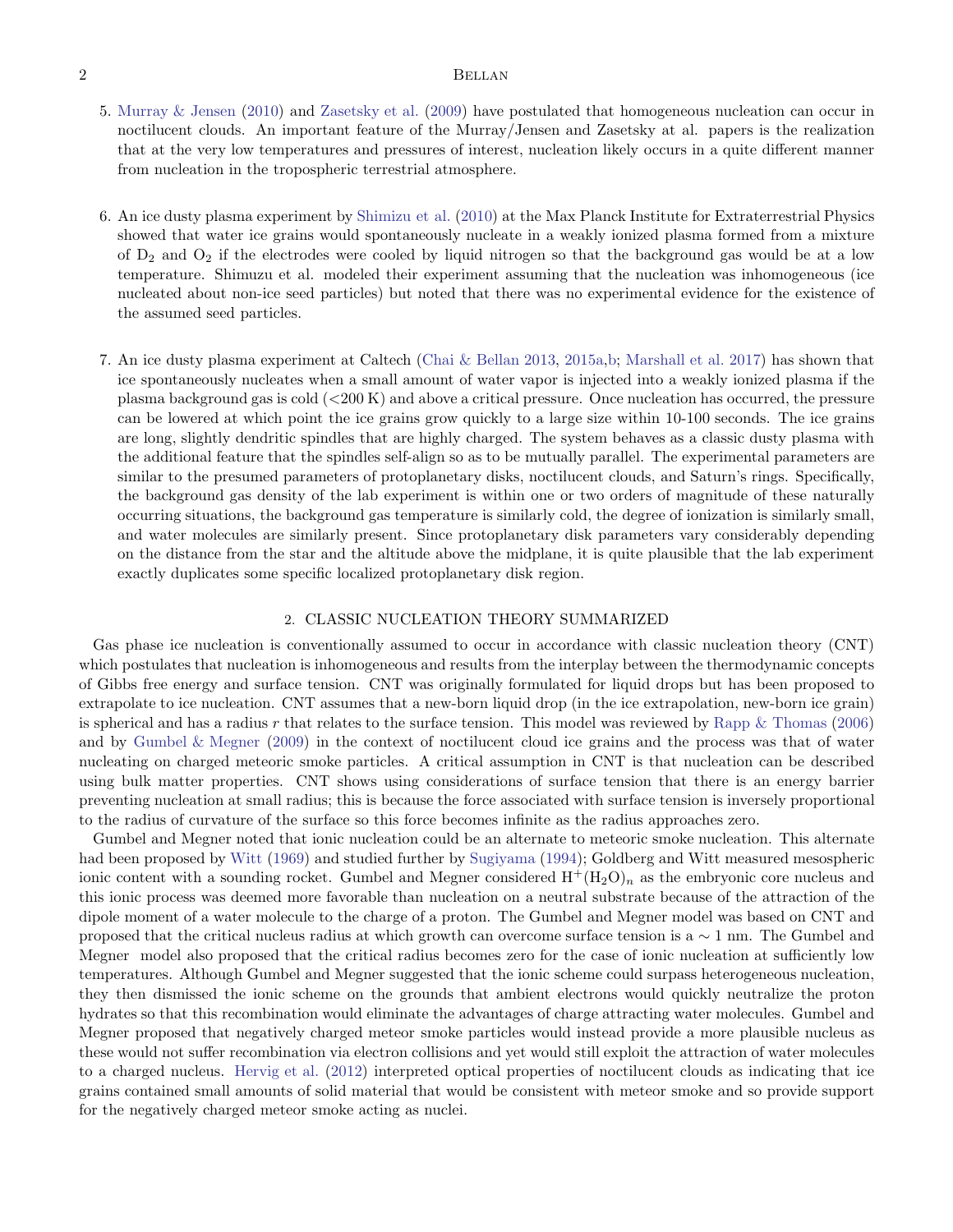#### 3. NUCLEATION FROM NEGATIVE IONS

The purpose of this paper is to argue that ice nucleation is indeed ionic as proposed by Gumbel and Megner but on negative ions rather then the positive ions considered by Gumbel and Megner. A negative ion would attract a water molecule just like a negatively charged smoke particle and being negative, would similarly be immune to recombination via electron impact. The question then is whether the proposed negative ions exist.

There is substantial evidence for the existence of negative ions in various plasmas but this evidence is generally indirect because direct observation of negative ions is difficult. The difficulty arises because negative ions have negligible spectroscopic footprint so their existence cannot be easily demonstrated by remote spectroscopic observation. Two types of indirect measurement have been used. The first is to make precise measurements of the electron and the positive ion densities. Since the plasma is expected to be quasi-neutral, if measurements indicate an electron density lower than the positive ion density, then there must be negative ions to provide the overall quasi-neutrality. The second method is to transiently detach electrons from the negative ions using energetic photons and then measure a transient increase in the electron density using probes or microwaves. The problem with indirect methods is that their interpretation is complex and requires numerous assumptions and models. Direct measurement would clearly be preferable. The most obvious direct measurement method is direct collection of negative ions but this is impossible for astrophysical situations and difficult for laboratory situations. On the other hand, negative ions are routinely observed in the low-altitude atmosphere (troposphere). There is little observational information at mesospheric altitudes where any depletion of electrons relative to ions has generally been attributed to dust rather than ions capturing electrons.

Below is a list of several relevant situations showing that plasmas can contain electronegative atoms or molecules. These examples show that plasmas can contain negative ions of oxygen, hydrogen, hydroxyl, and sulfur hexafluoride.

[Nguyen et al.](#page-7-13) [\(2009](#page-7-13)) measured electron and ion densities in an argon-water plasma and found that the free electron density was suppressed compared to that of a pure argon plasma. This was attributed to electrons attaching to electronegative atoms or molecules such as hydroxyl and oxygen.

[Howling et al.](#page-7-14) [\(1994](#page-7-14)) observed growth of highly polymerized negative polysilicon hydride molecules in a silane (SiH4) plasma and suggested that negative ions are the precursors to particle formation. Because electrons move faster than ions, electrons leave the bulk plasma faster giving the bulk plasma a positive potential. This constitutes a potential well for negative ions and so negative ions have near perfect confinement which provides ample time for negative ions to interact with other species. The negative ions are presumed to induce a dipole moment in silane molecules so that there is then an attraction between the negative ion and the silane. This continues to attract other silane molecules so a large well-confined negative structure is developed. This process has been reviewed by [Girshick](#page-7-15) [\(2020](#page-7-15)).

Using a Wien E×B filter, [Renaud et al.](#page-8-11) [\(2015\)](#page-8-11) observed negative fluorine atoms in a  $SF<sub>6</sub>$  discharge ion thruster.

[Millar et al.](#page-7-16) [\(2017](#page-7-16)) reviewed negative ions in astrophysical environments and noted that the ratios of negative hydrogen atoms and negative hydrocarbon molecules (C4H<sup>−</sup>, C6H<sup>−</sup>, etc.) to neutrals can be as high as 10%.

[Coates et al.](#page-7-17) [\(2010\)](#page-7-17) detected negative ions in the plume of Enceladus and interpreted these as negative water clusters. [Arshadi & Kebarle](#page-7-18) [\(1970\)](#page-7-18) observed gas phase hydrates of OH<sup>−</sup>, i.e., OH<sup>−</sup>(H2O)<sup>n</sup> in water vapor containing traces of hydrogen peroxide and in pure water. They also observed gas phase hydrates of  $O_2^-$ , i.e.,  $O_2^-(H_2O)_n$ . [Kebarle et al.](#page-7-19) [\(1968\)](#page-7-19) observed gas phase hydration of F<sup>-</sup>, Cl<sup>-</sup>, Br<sup>-</sup>, I<sup>-</sup>, O<sub>2</sub>, and NO<sub>2</sub>. [Meot-Ner & Speller](#page-7-20) [\(1986](#page-7-20)) also measured production of  $OH^{-}(H_{2}O)_{n}$ . [Newton & Ehrenson](#page-7-21) [\(1971\)](#page-7-21) reported ab initio calculations of the formation of  $OH^{-}(H_{2}O)_{n}.$ 

[Sirse et al.](#page-8-12) [\(2017](#page-8-12)) observed  $O^-$ , F<sup>-</sup>, and  $CF_3^-$  in an Ar/O<sub>2</sub>/C<sub>4</sub>F<sub>8</sub> capacitively coupled rf discharge using a diagnostic involving laser photo-emission and resonance shift of a hair-pin probe.

[Gregory et al.](#page-7-22) [\(2019\)](#page-7-22) made ab initio molecular dynamics studies of the formation of  $O_2^-(H_2O)_n$  and found very stable structures.

[Witt](#page-8-9) [\(1969\)](#page-8-9) considered ion hydrates forming noctilucent clouds and mainly considered positive ions although mentioned the possibility of a  $NO<sub>2</sub><sup>-</sup>$  hydrate.

[Jungen et al.](#page-7-23) [\(1979\)](#page-7-23) presented experimental data showing that electrons with energy exceeding approximately 4.5 eV would dissociate water to produce negative hydroxyl ions; thus tail electrons in an approximately 2 eV plasma could produce negative hydroxyl ions.

[Shimizu et al.](#page-8-8) [\(2010\)](#page-8-8) observed using mass spectrometry an increase in DO (hydroxyl ion with deuterium) from background level in their  $D_2-H_2$  weakly ionized plasma when the electrodes were not cooled so no ice dust was formed. However, they saw a very slight decrease in DO if the electrodes were cooled so that ice dust was formed.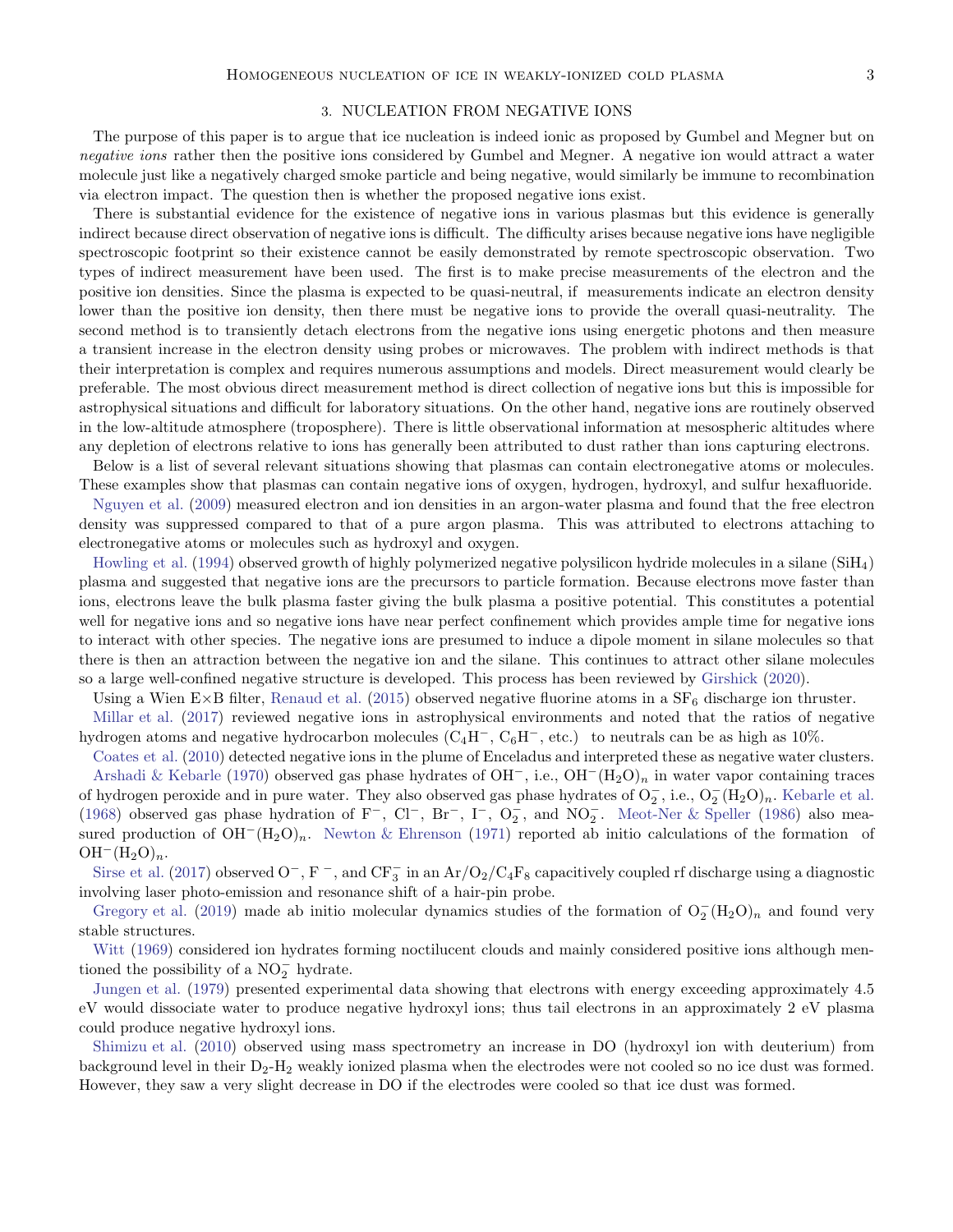| species | electron affinity energy $E_a$ (eV) |
|---------|-------------------------------------|
|         | 1.43                                |
| J2      | 0.45                                |
| H       | 0.76                                |
|         | 1.82                                |

Table 1. Electron affinities of atoms and molecules obtainable from water

Based on the observations listed above, it is proposed here that negative ions exist in a weakly ionized plasma containing some combination of water molecules, hydrogen molecules, and oxygen molecules. Since a water molecule has a very large dipole moment, it will be attracted to a region of strong electric field; this has been demonstrated by [Libbrecht & Tanusheva](#page-7-24) [\(1999\)](#page-7-24) and by [Bartlett et al.](#page-7-25) [\(1963](#page-7-25)). Thus, there will be an attractive force between a neutral water molecule and a negative ion such as  $O_2^-$  or OH<sup>-</sup>. The result of this attraction will be formation of a hydrate such as the  $OH^-(H_2O)_n$  observed by [Arshadi & Kebarle](#page-7-18) [\(1970](#page-7-18)). The number n of water molecules in the hydrate will increase with time because the hydrate will remain charged. Discharging would require collision with a positive ion but this will rarely happen because, relative to electrons, ions are very slow moving. If the temperature is low, the growing hydrate will become an ice grain rather than a liquid water drop. Thus, the critical ingredients are a cold, weakly-ionized plasma containing electronegative molecules/atoms so that some plasma electrons can attach to the electronegative species and create negative hydrates. These ingredients exist in a weakly ionized plasma containing some combination of water molecules, hydrogen molecules, and oxygen molecules. It is thus highly likely that the rapid homogeneous nucleation observed in the Caltech water ice experiment occurs in the sequence: formation of weakly ionized plasma (free electrons and ions in a sea of neutrals), dissociation of water into hydroxyl and hydrogen atoms, negative ion formation, hydrate on negative ion, growth of hydrate to macroscopic ice grain. Because of continuous electron and ion bombardment with electron flux exceeding ion flux, the ice grain will become increasingly negatively charged in the usual dusty plasma sense [\(Bellan 2020\)](#page-7-26) as it becomes larger and so will continue to attract water molecules and grow.

An observed feature of the Caltech ice dusty plasma experiment is that initiation of nucleation requires operation above a threshold pressure but once nucleation has begun, it proceeds faster and yields larger particles at pressures lower than this threshold; this feature is seen no matter what species of background gas is used. For example, [Marshall et al.](#page-7-11) [\(2017\)](#page-7-11) observed that the threshold for nucleation of ice grains in an argon plasma containing a small amount of water vapor was 600 mT but, once nucleated, the ice grains would grow quickly at lower pressures. The main plasma parameters that change with neutral pressure are electron temperature and ion density. The electron temperature decreases with increased pressure while the density has a non-monotonic behavior, first increasing and then decreasing. The production of negative ions is likely strongly affected by electron temperature because the electron affinity is comparable to electron temperatures whereas the effect of electron density is expected to be less because, unlike electron affinity, there is no resonance-like condition.

A related observed feature of the Caltech ice dusty plasma is that nucleation does not occur if there is too much rf power. Specifically, [Chai & Bellan](#page-7-9) [\(2015a](#page-7-9)) reported that rf power must not be higher than a certain value (0.5 W) but then once nucleation occurred the rf power could be increased and then the ice grains would grow to a large size. Operation above a critical rf power likely corresponds to operating above a critical electron temperature suggesting that nucleation is inhibited if the temperature of bulk electrons exceeds some critical value.

This suggests that the bulk electron temperature should not be so high as to knock electrons off from electronegative ions. The most likely candidates for forming negative ions in a plasma containing water molecules are atomic hydrogen, atomic or molecular oxygen, and hydroxyl radicals; electron affinities  $E_a$  for these species are listed in Table 1.

Table I suggests that the most likely candidate for dominant negative ion in a water-containing capacitive discharge plasma is the hydroxyl radical as the electron temperature in such a plasma is ∼2 eV [\(Bora et al. 2013\)](#page-7-27). Plasma electrons at  $2$  eV would thus have more than enough energy to knock electrons off from  $O_2$  molecules or H atoms, but 2 eV electron energy would be marginal or insufficient for detaching bound electrons from O atoms or OH radicals. While O has an electron affinity similar to OH, as will be seen below, generation of O from water requires more energy than generation of OH so the O path is less favorable. As support for the contention that OH<sup>−</sup> is likely the predominant negative ion, it is noted that [Nguyen et al.](#page-7-13) [\(2009](#page-7-13)) saw evidence of strong OH peaks in both the optical and mass spectra of a water plasma but only a small  $O<sub>2</sub>$  peak in the mass spectrum and an even smaller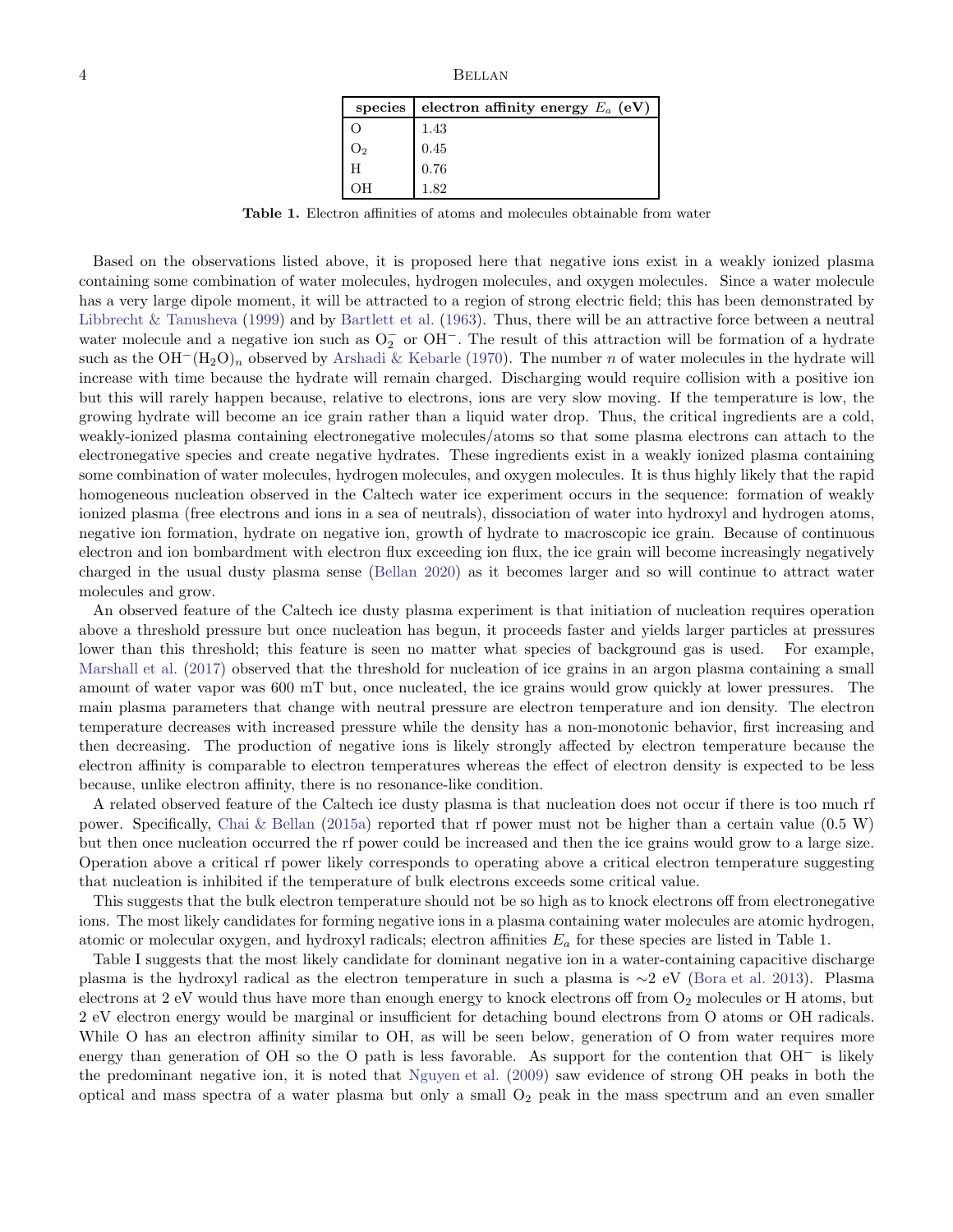| Ion                              |      | Appearance (eV) Peak production $E_n$ (eV) Formation mechanism |                                             |
|----------------------------------|------|----------------------------------------------------------------|---------------------------------------------|
| . $\rm{H}^{-}$                   | -4.8 | $6.0, 8.0 \; (weak)$                                           | $H_2O + e \rightarrow H^- + OH$             |
| $\overline{\text{OH}^{-}}$   4.7 |      | 6.1, 8.5, 11.2                                                 | $H^- + H_2O \rightarrow OH^- + H_2$         |
|                                  |      | 9.2, 11.2                                                      | $H_2O + e \rightarrow O^- + 2H$ (or $H_2$ ) |

Table 2. Electron energy in eV at which negative ions first appears when water vapor is bombarded with electrons, electron energy at which negative ion yield has peak and presumed reaction. Date is from Cottin and uncertainties in potential are typically  $+/- 0.2$  volts

O peak. [Sturm et al.](#page-8-13) [\(2010](#page-8-13)) observed simultaneous existence of  $H_2O$ , O, and OH in a protoplanetary disk so the necessary ingredients for forming negative ion hydrates exist in a protoplanetary disk, namely cold background gas, weak ionization, H2O, O, and OH. It is thus expected based on the energy arguments from the lab plasma context that in a protoplanetary disk negative hydroxyl ions would also be the most likely candidate for forming hydrates.

[Cottin](#page-7-28) [\(1959\)](#page-7-28) provided extensive measurements of how the production of positive and negative ions from electron bombardment of water vapor depends on electron kinetic energy  $E$ . These measurements showed that ion production peaks at specific values of  $E$ ; more recent data has been provided by [Fedor et al.](#page-7-29) [\(2006\)](#page-7-29). Table II lists Cottin's results for the lowest electron energy  $E$  that produce negative ions from water molecules and also the kinetic energies denoted as  $E_p$  at which this negative ion production is at a peak. The energies reported by Cottin for production of positive ions by electron bombardment of water molecules are  $\geq$ 12.6 V so in a plasma where  $T_e \ll 12.6$  eV negative ions should be the dominant type of ion produced by electron bombardment of water molecules.

[Cottin](#page-7-28) [\(1959](#page-7-28)) observed that the production of OH<sup>−</sup> was proportional to the square of the water vapor pressure whereas the production of H<sup>−</sup> and O<sup>−</sup> was linearly proportional and concluded from this observation that OH<sup>−</sup> production is a two-step process where the first step is either

$$
H_2O + e \rightarrow H^- + OH \tag{1}
$$

or

$$
H_2O + e \rightarrow O^- + 2H \text{ (or } H_2)
$$
 (2)

that would then be followed by a second step of either

<span id="page-4-0"></span>
$$
H^- + H_2O \rightarrow OH^- + H_2 \tag{3}
$$

or

<span id="page-4-1"></span>
$$
O^- + H_2O \rightarrow OH^- + OH. \tag{4}
$$

The need for two steps, each involving  $H_2O$ , would lead to the quadratic dependence on water vapor pressure. [Fedor et al.](#page-7-29) [\(2006\)](#page-7-29) observed a linear dependence of OH<sup>−</sup> formation on water vapor pressure but the Fedor et al. measurements were made at a much lower water vapor pressure so the quadratic path might have become insignificant relative to some linear single step path. Also, Fedor et al. noted theoretical arguments against a linear dependence. The path involving H<sup>−</sup> in the second step (i.e., Eq[.3\)](#page-4-0) seems more likely than the path involving  $O^-(i.e., Eq.4)$  $O^-(i.e., Eq.4)$  because, as listed in Table I, the electron energy required to form O<sup>−</sup> is substantially higher than that required to form H<sup>−</sup>. Cottin's plot of OH<sup>−</sup> production as a function of electron energy shows three maxima where the lowest of the three peaks (6 volts) corresponds to a peak for the production of H<sup>−</sup> and the highest of the three peaks (11.2 V) corresponds to a peak for the production of oxygen.

It is proposed here that in order to produce negative hydrates in a weakly ionized plasma containing water vapor, a low  $T_e$  is desirable to avoid knocking electrons off of electronegative ions while a high  $T_e$  is desirable to create these electronegative ions. Because these requirements are conflicting, the optimum  $T_e$  should have a value intermediate between the affinity energy of a negative ion and the lowest electron energy peak for creating the negative ion. For hydroxyl negative ions, the lowest electron energy peak is 6 eV.

By expressing the electron Maxwell-Boltzmann distribution in terms of energy, the probability that an electron has a kinetic energy between E and  $E + dE$  is

<span id="page-4-2"></span>
$$
f(E)dE = 2\sqrt{\frac{E}{\pi}} \frac{1}{\left(T_e\right)^{3/2}} \exp\left(-\frac{E}{T_e}\right) dE \tag{5}
$$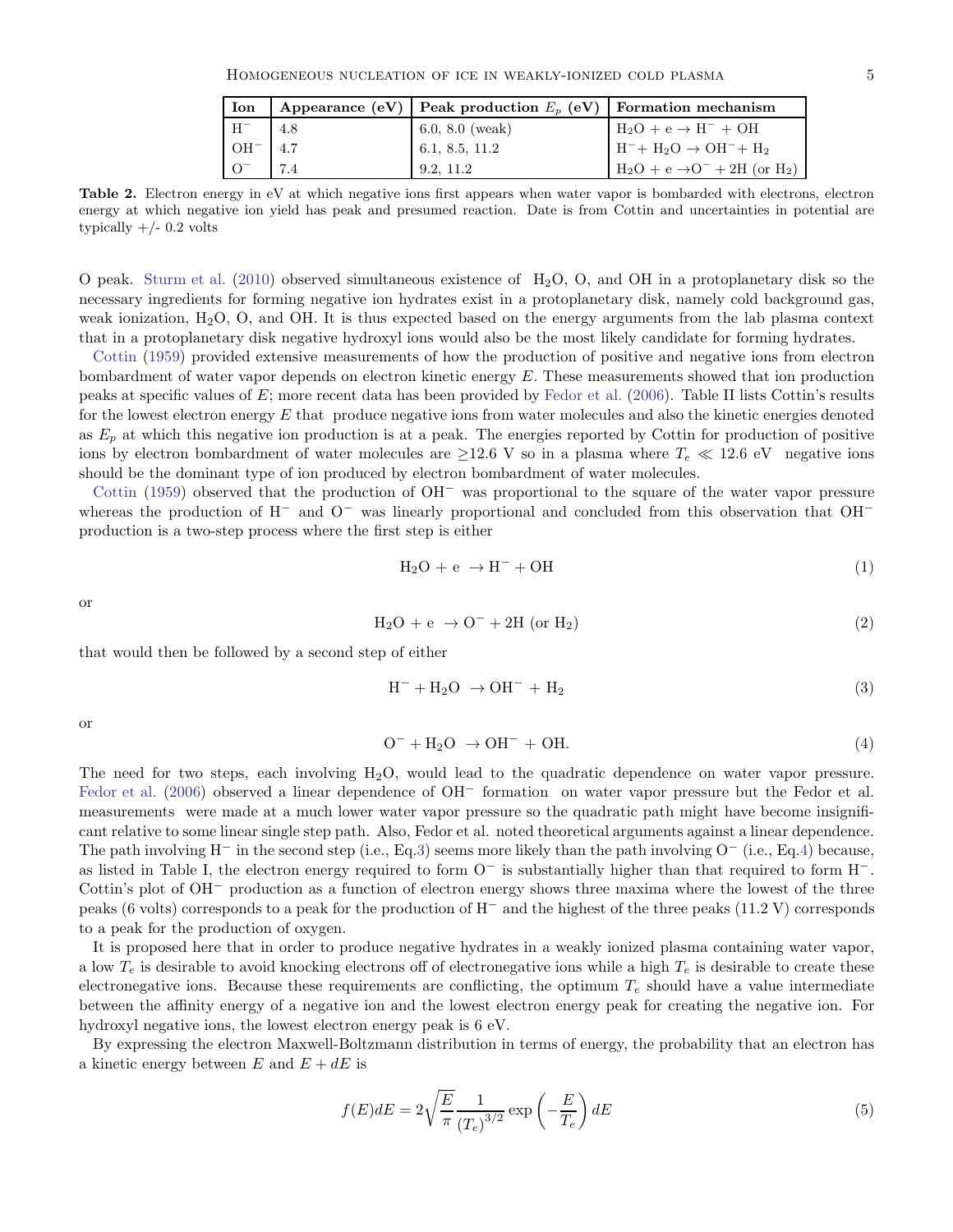## 6 BELLAN

where the electron kinetic energy  $E$  and the electron temperature  $T_e$  are both measured in electron volts. Electrons that have kinetic energy E exceeding the affinity energy  $E_a$  of an electron attached to a negative ion will detach the bound electron, in a manner similar to an energetic electron ionizing a neutral atom or molecule. This is analogous to laser photo-detachment [\(Sirse et al. 2017\)](#page-8-12) where a photon with energy exceeding  $E_a$  detaches the bound electron from a negative ion. The flux  $F_d$  of "detaching" electrons having  $E > E_a$  is

$$
F_d = n_e \int_{E_a}^{\infty} \left(\frac{2E}{m_e}\right)^{1/2} f(E) dE = n_e \left(\frac{8T_e}{\pi m}\right)^{1/2} \left(\frac{E_a}{T_e} + 1\right) \exp\left(-\frac{E_a}{T_e}\right). \tag{6}
$$

The flux of attaching electrons, i.e., electrons having energy at the energy  $E_p$  as listed in the third column of Table I, is found by multiplying Eq[.5](#page-4-2) by the electron velocity  $v \propto \sqrt{E_p}$  and density  $n_e$  to obtain

$$
F_a = \lambda n_e \frac{E_p}{(T_e)^{3/2}} \exp\left(-\frac{E_p}{T_e}\right) \tag{7}
$$

where  $\lambda$  is a coefficient proportional to the width of the peak.

Thus  $F_a$  characterizes the rate at which negative ions are created while  $F_d$  describes the rate at which they are destroyed. The ratio of these two fluxes consequently gives a rough figure of merit for the value of  $T_e$  that maximizes creation of negative ions. This ratio is

$$
\frac{F_a}{F_d} = \mu \frac{E_p}{(T_e)^2} \frac{\exp\left(\frac{E_a - E_p}{T_e}\right)}{\left(\frac{E_a}{T_e} + 1\right)}\tag{8}
$$

where  $\mu$  is a constant incorporating the factors that do not involve  $T_e$ .

Figure 1 plots  $F_a/F_d$  for the hydroxyl situation where  $E_a = 1.82 \text{ eV}$  and  $E_p = 6 \text{ eV}$ . This plot peaks at  $T_e = 2.65 \text{ eV}$ which is of the order of the  $T_e$  presumed for the Caltech ice dusty plasma. This ratio  $F_a/F_d$  is a rough figure of merit because it does not account for additional issues such as stronger detachment of bound electrons by incident electrons with  $E \gg E_a$  compared to those with  $E \gtrsim E_a$ . The peak in Fig.1 at a low but finite electron temperature is consistent with the observation that nucleation in a weakly-ionized plasma occurs at low rf power [\(Chai & Bellan 2015a\)](#page-7-9) and at high background gas pressure [\(Marshall et al. 2017\)](#page-7-11), since both of these regimes imply low  $T_e$ . [Shimizu et al.](#page-8-8) [\(2010](#page-8-8)) observed (Fig. 5 in their paper) an increase of DO upon formation of a weakly ionized deuterium-oxygen plasma when the electrodes were not cooled (no ice nucleation, Fig. 5b) but a slight decrease of DO when the electrodes were cooled (ice dust nucleation seen, Fig. 5a). This observation is consistent with DO being absorbed into negative ion hydrates  $DO-(D_2O)_n$  as the initial step in homogeneous ice nucleation in a weakly ionized cold plasma containing D<sub>2</sub>O molecules. Shimuzu et al.'s observation in their Fig.5c that DO increased when the cooling was removed is consistent with DO no longer being absorbed when ice nucleation stops. This is circumstantial evidence because a conventional mass spectrometer does not observe negative ions since its internal acceleration is arranged for positive ions. Shimizu et al. were thus likely measuring neutral DO but this could be considered a proxy for DO−.

### 4. CRITIQUE OF CNT

The plausibility of this negative ion nucleation hypothesis is bolstered by noting that certain aspects of CNT involve using a theory outside its range of validity. CNT is based on thermodynamics but the essential assumption underlying thermodynamics is inappropriate for a dusty plasma because the electrons are much hotter than the ions and neutrals (e.g., electron temperature is of the order of  $10^4$  K whereas ions and neutral temperature are of the order of  $10-10^2$ K). The essential assumption of thermodynamics, namely that all constituents are at the same temperature, is thus clearly violated. The Gibbs free energy, an important quantity in CNT, is undefined in a weakly ionized plasma because Gibbs free energy is defined for fixed pressure and fixed temperature. Because a weakly ionized plasma cannot be characterized by a single temperature, the Gibbs free energy is not meaningful in a weakly ionized plasma.

A related aspect that casts doubt on CNT is that application of CNT to ice nucleation presumes that the surface tension of liquid water can be extrapolated to apply to ice, but extrapolating surface tension from liquid to solid is debatable as noted by [Makkonen](#page-7-30) [\(2012\)](#page-7-30) who showed that solids do not have surface tension in the same sense as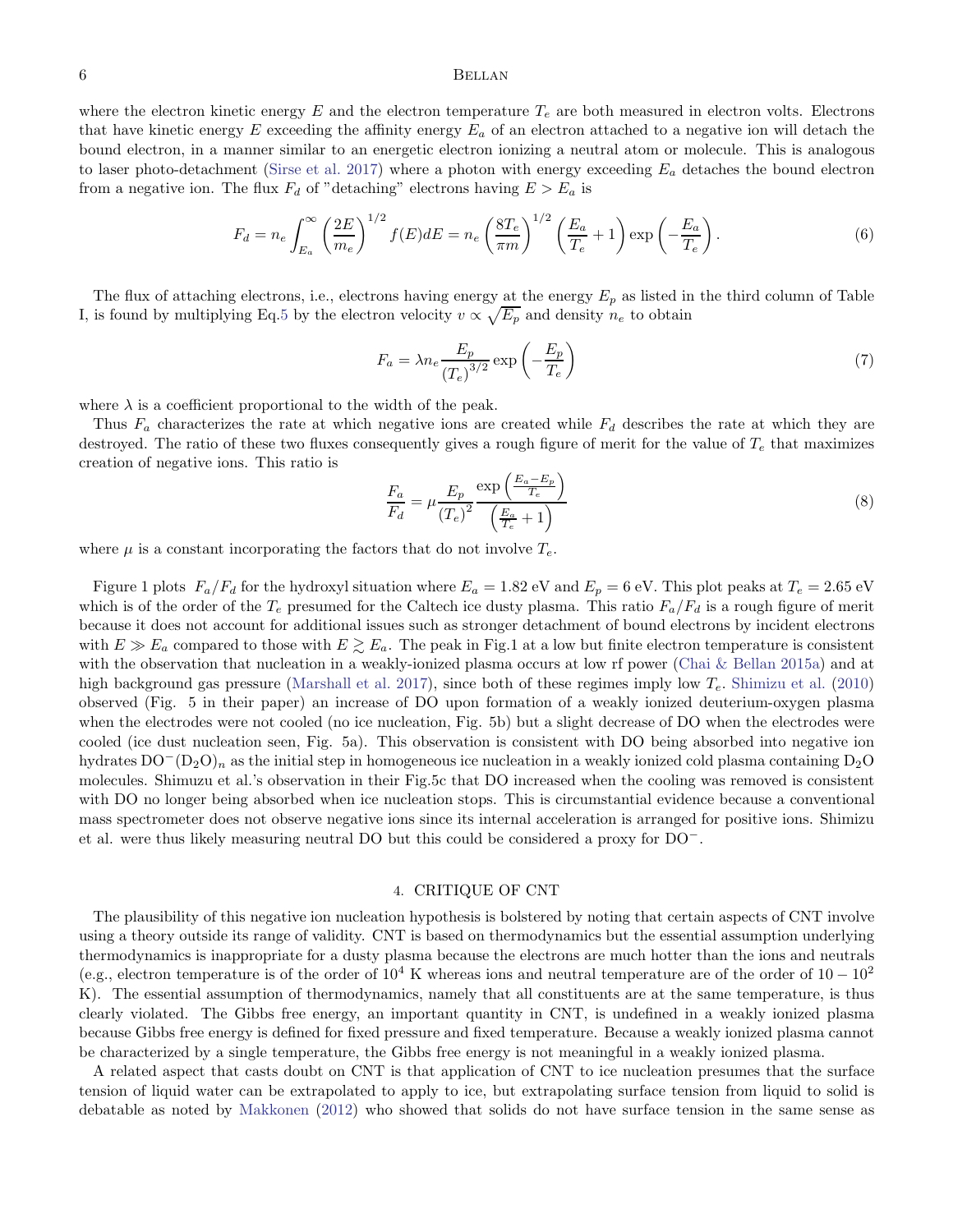

**Figure 1.** Plot of  $F_a/F_d$  normalized to its maximum value versus  $T_e$  for hydroxyl negative ion formation using electron affinity energy  $E_a = 1.82$  eV and peak electron energy [\(Cottin 1959\)](#page-7-28) for formation  $E_p = 6$  eV.

liquids. The surface of ice in terrestrial conditions is known to be coated by a quasi-liquid layer (QLL) that is a few molecules thick. At first sight, it seems that a QLL could conceivably provide a form of surface tension and so provide a basis for CNT. However, [Slater & Michaelides](#page-8-14) [\(2019\)](#page-8-14) showed that the QLL vanishes at temperatures < 240 K so ice nucleation models for ordinary terrestrial conditions (i.e., temperature exceeding 240 K) are inapplicable to the much colder astrophysical regime (i.e.,  $T \ll 240 \text{ K}$ ). Concern about invoking surface tension in CNT even for liquid drops was noted by [Tolman](#page-8-15) [\(1949\)](#page-8-15) who stated "As we consider smaller and smaller droplets of liquid phase, however, the concept of surface tension and the previously satisfactory thermodynamic methods seem less and less appropriate. Indeed, it will ultimately seem more satisfactory to continue the investigation using the concept of forces exerted by individual molecules and the more detailed methods of molecular mechanics." Homogeneous nucleation must begin by having two molecules bind together but at this stage no surface exists so thermodynamic arguments involving surface tension are inappropriate. Thermodynamics implicitly presumes the presence of a large number of molecules, not two.

In summary, the standard presumption that inhomogeneous nucleation dominates homogeneous nucleation does not apply to the situation of a weakly ionized plasma consisting of a cold background gas with electronegative atoms or molecules. Since OH and H<sub>2</sub>O commonly exist in astrophysical situations, since astrophysical situations are typically cold and weakly ionized, and since OH has a large electron affinity, homogeneous nucleation of ice via hydrates based on OH<sup>−</sup> should be operative in many astrophysical situations.

The semi-quantitative arguments presented here provide guidance for future more precise analysis and measurements to determine which negative ion is indeed dominant and how the process scales to different parameter regimes.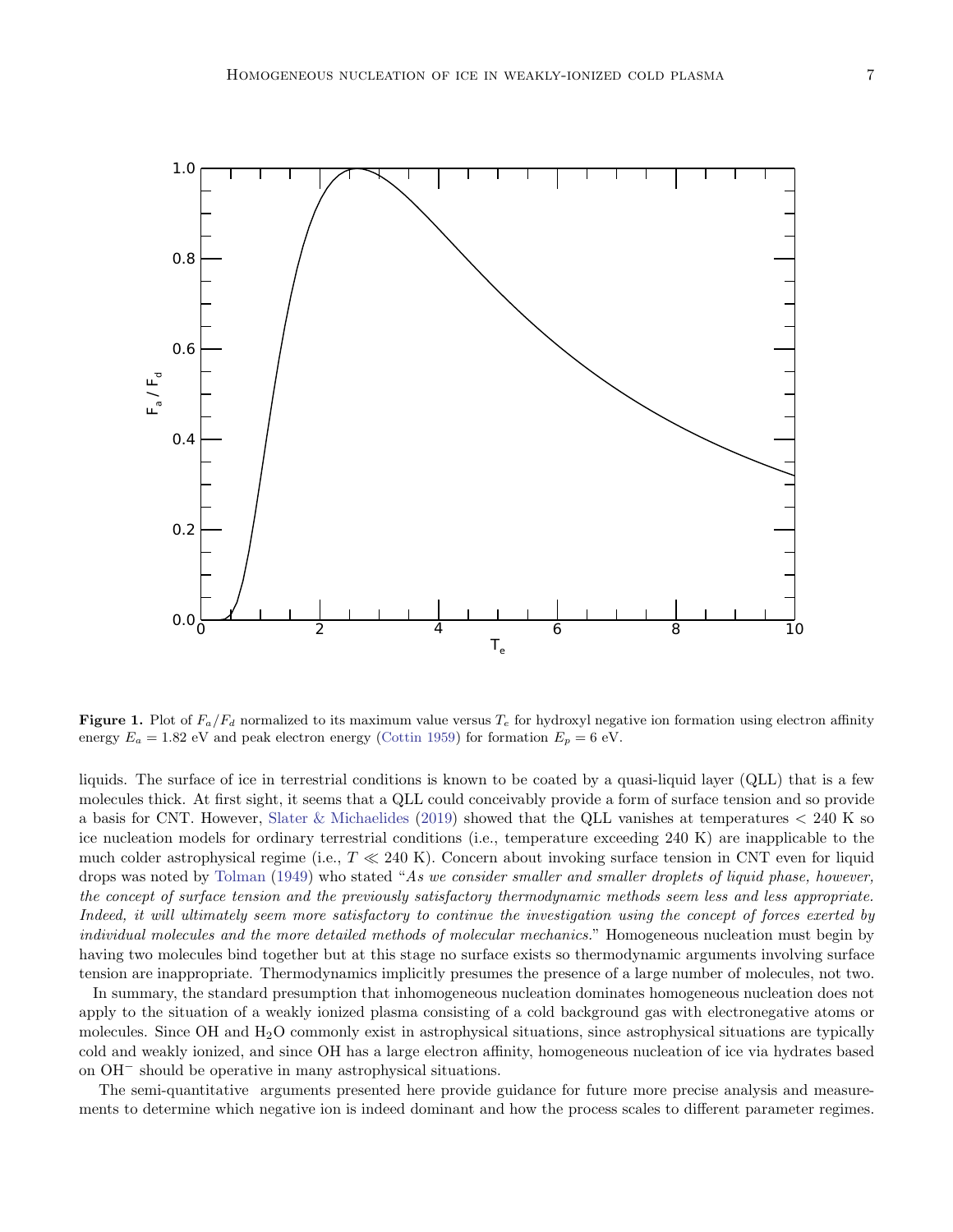# 8 BELLAN

Motivated by these arguments, a diagnostic extending to a water-ice dusty plasma the methods used in [Howling et al.](#page-7-14) [\(1994\)](#page-7-14) is being constructed. This diagnostic will search for the negative ions predicted to exist as a precursor to the homogeneous nucleation of water ice and will determine how the negative ions depend on plasma parameters such as ion density, electron temperature, and background gas species and whether negative ion formation is the initial step to ice grain nucleation in a cold weakly-ionized plasma containing water vapor.

Acknowledgements: Supported by the NSF/DOE Partnership in Basic Plasma Science and Engineering via USDOE Award DE-SC0020079.

### REFERENCES

- <span id="page-7-18"></span>Arshadi, M., & Kebarle, P. 1970, The Journal of Physical Chemistry, 74, 1483, doi: [10.1021/j100702a015](http://doi.org/10.1021/j100702a015)
- <span id="page-7-25"></span>Bartlett, J. T., Heuval, A. P., & Mason, B. J. 1963, Zeitschrift fur angewandte Mathematik und Physik ZAMP, 14, 599, doi: [10.1007/BF01601267](http://doi.org/10.1007/BF01601267)
- <span id="page-7-26"></span>Bellan, P. M. 2020, The Astrophysical Journal, 905, 96, doi: [10.3847/1538-4357/abc55b](http://doi.org/10.3847/1538-4357/abc55b)
- <span id="page-7-27"></span>Bora, B., Bhuyan, H., Favre, M., et al. 2013, Current Applied Physics, 13, 1448, doi: [10.1016/j.cap.2013.04.024](http://doi.org/10.1016/j.cap.2013.04.024)
- <span id="page-7-8"></span>Chai, K.-B., & Bellan, P. M. 2013, Geophysical Research Letters, 40, 6258, doi: [10.1002/2013GL058268](http://doi.org/10.1002/2013GL058268)
- <span id="page-7-9"></span>—. 2015a, Journal of Atmospheric and Solar-Terrestrial Physics, 127, 83, doi: [10.1016/j.jastp.2014.07.012](http://doi.org/10.1016/j.jastp.2014.07.012)
- <span id="page-7-10"></span>—. 2015b, Astrophysical Journal, 802, 112, doi: [10.1088/0004-637X/802/2/112](http://doi.org/10.1088/0004-637X/802/2/112)
- <span id="page-7-17"></span>Coates, A., Jones, G., Lewis, G., et al. 2010, Icarus, 206, 618, doi: [10.1016/j.icarus.2009.07.013](http://doi.org/10.1016/j.icarus.2009.07.013)
- <span id="page-7-28"></span>Cottin, M. 1959, Journal de Chimie Physique, 56, 1024, doi: [10.1051/jcp/1959561024](http://doi.org/10.1051/jcp/1959561024)
- <span id="page-7-1"></span>Dong, Y., Hill, T. W., & Ye, S.-Y. 2015, Journal of Geophysical Research: Space Physics, 120, 915, doi: [10.1002/2014JA020288](http://doi.org/10.1002/2014JA020288)
- <span id="page-7-29"></span>Fedor, J., Cicman, P., Coupier, B., et al. 2006, Journal of Physics B: Atomic, Molecular and Optical Physics, 39, 3935, doi: [10.1088/0953-4075/39/18/022](http://doi.org/10.1088/0953-4075/39/18/022)
- <span id="page-7-15"></span>Girshick, S. L. 2020, Journal of Vacuum Science & Technology A, 38, 011001, doi: [10.1116/1.5136337](http://doi.org/10.1116/1.5136337)
- <span id="page-7-22"></span>Gregory, N., Reveles, J. U., Bly, J., & Luong, T. 2019, The Journal of Physical Chemistry A, 123, 7528, doi: [10.1021/acs.jpca.9b04510](http://doi.org/10.1021/acs.jpca.9b04510)
- <span id="page-7-3"></span>Gumbel, J., & Megner, L. 2009, Journal of Atmospheric and Solar-Terrestrial Physics, 71, 1225, doi: [10.1016/j.jastp.2009.04.012](http://doi.org/10.1016/j.jastp.2009.04.012)
- <span id="page-7-12"></span>Hervig, M. E., Deaver, L. E., Bardeen, C. G., et al. 2012, Journal of Atmospheric and Solar-Terrestrial Physics, 84-85, 1, doi: [10.1016/j.jastp.2012.04.005](http://doi.org/10.1016/j.jastp.2012.04.005)
- <span id="page-7-14"></span>Howling, A. A., Sansonnens, L., Dorier, J.-L., & Hollenstein, C. 1994, Journal of Applied Physics, 75, 1340, doi: [10.1063/1.356413](http://doi.org/10.1063/1.356413)
- <span id="page-7-5"></span>Hsu, H.-W., Schmidt, J., Kempf, S., et al. 2018, Science, 362, eaat3185, doi: [10.1126/science.aat3185](http://doi.org/10.1126/science.aat3185)
- <span id="page-7-4"></span>Jones, A. P., & Williams, D. A. 1984, Monthly Notices of the Royal Astronomical Society, 209, 955, doi: [10.1093/mnras/209.4.955](http://doi.org/10.1093/mnras/209.4.955)
- <span id="page-7-23"></span>Jungen, M., Vogt, J., & Staemmler, V. 1979, Chemical Physics, 37, 49, doi: [10.1016/0301-0104\(79\)80005-1](http://doi.org/10.1016/0301-0104(79)80005-1)
- <span id="page-7-19"></span>Kebarle, P., Arshadi, M., & Scarborough, J. 1968, The Journal of Chemical Physics, 49, 817, doi: [10.1063/1.1670145](http://doi.org/10.1063/1.1670145)
- <span id="page-7-24"></span>Libbrecht, K. G., & Tanusheva, V. M. 1999, Physical Review E, 59, 3253, doi: [10.1103/PhysRevE.59.3253](http://doi.org/10.1103/PhysRevE.59.3253)
- <span id="page-7-30"></span>Makkonen, L. 2012, Scripta Materialia, 66, 627, doi: [10.1016/j.scriptamat.2012.01.055](http://doi.org/10.1016/j.scriptamat.2012.01.055)
- <span id="page-7-11"></span>Marshall, R. S., Chai, K.-B., & Bellan, P. M. 2017, Astrophysical Journal, 837, 56, doi: [10.3847/1538-4357/aa5d11](http://doi.org/10.3847/1538-4357/aa5d11)
- <span id="page-7-20"></span>Meot-Ner, M., & Speller, C. V. 1986, The Journal of Physical Chemistry, 90, 6616, doi: [10.1021/j100283a006](http://doi.org/10.1021/j100283a006)
- <span id="page-7-16"></span>Millar, T. J., Walsh, C., & Field, T. A. 2017, Chemical Reviews, 117, 1765, doi: [10.1021/acs.chemrev.6b00480](http://doi.org/10.1021/acs.chemrev.6b00480)
- <span id="page-7-2"></span>Moultaka, J., Eckart, A., & Muzic, K. 2015, The Astrophysical Journal, 806, 202, doi: [10.1088/0004-637X/806/2/202](http://doi.org/10.1088/0004-637X/806/2/202)
- <span id="page-7-7"></span>Murray, B. J., & Jensen, E. J. 2010, Journal of Atmospheric and Solar-Terrestrial Physics, 72, 51, doi: [10.1016/j.jastp.2009.10.007](http://doi.org/10.1016/j.jastp.2009.10.007)
- <span id="page-7-21"></span>Newton, M. D., & Ehrenson, S. 1971, Journal of the American Chemical Society, 93, 4971, doi: [10.1021/ja00749a001](http://doi.org/10.1021/ja00749a001)
- <span id="page-7-13"></span>Nguyen, S. V. T., Foster, J. E., & Gallimore, A. D. 2009, Review of Scientific Instruments, 80, 083503, doi: [10.1063/1.3202250](http://doi.org/10.1063/1.3202250)
- <span id="page-7-6"></span>Potapov, A., Bouwman, J., Jäger, C., & Henning, T. 2021, Nature Astronomy, 5, 78, doi: [10.1038/s41550-020-01214-x](http://doi.org/10.1038/s41550-020-01214-x)
- <span id="page-7-0"></span>Protopapa, S., Sunshine, J. M., Feaga, L. M., et al. 2014, Icarus, 238, 191, doi: [10.1016/j.icarus.2014.04.008](http://doi.org/10.1016/j.icarus.2014.04.008)